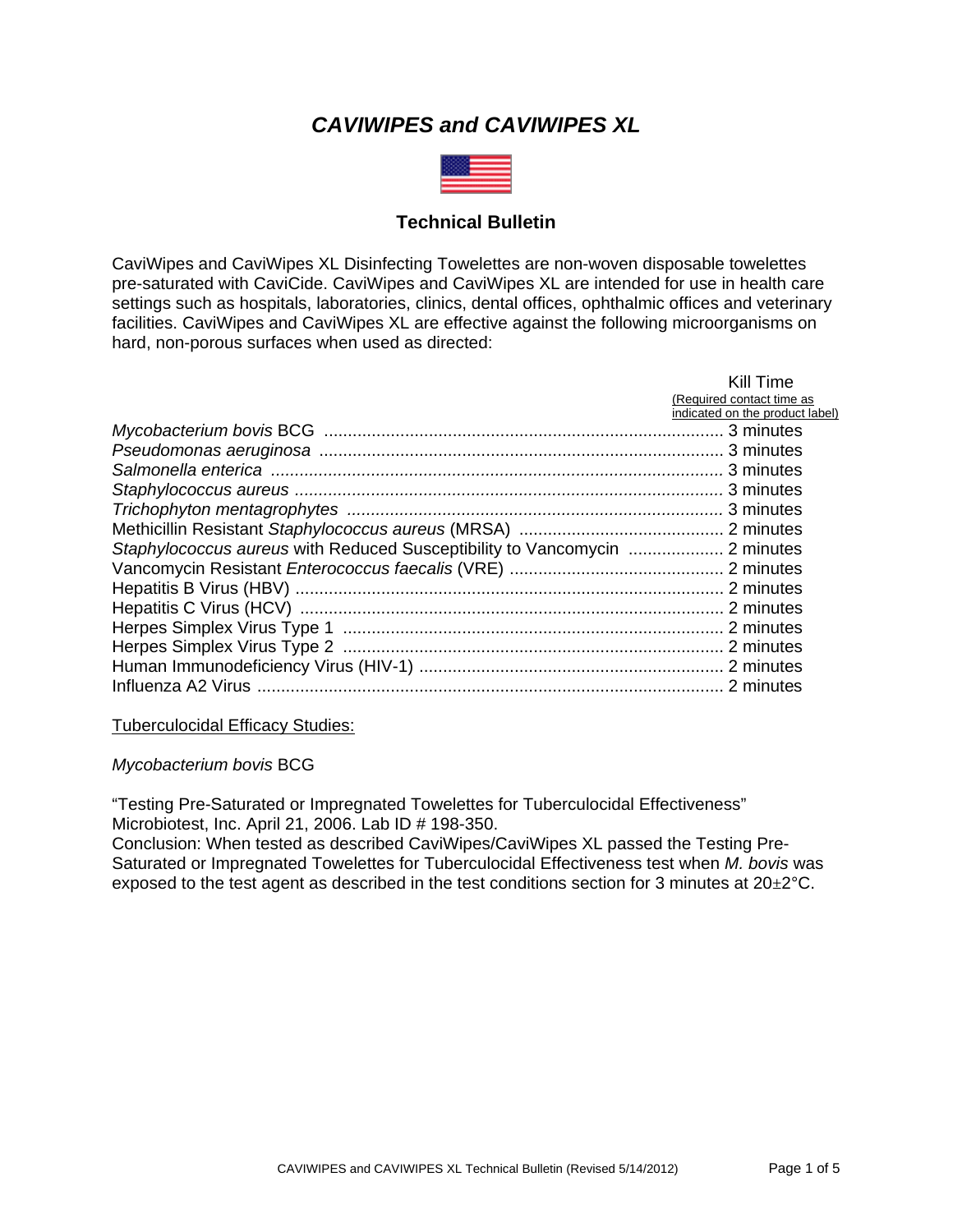### Bactericidal Efficacy Studies:

*Staphylococcus aureus Pseudomonas aeruginosa Salmonella enterica Staphylococcus aureus* with Reduced Susceptibility to Vancomycin

"Testing Pre-Saturated or Impregnated Towelettes for Hard Surface Disinfection" Microbiotest, Inc. May 28, 1999. Lab ID # 198-143. Conclusion: When tested as described, against *Staphylococcus aureus*, *Pseudomonas aeruginosa* and *Salmonella enterica*, and with a contact time of three minutes, CaviWipes/CaviWipes XL meet the EPA established criteria for an effective pre-saturated or impregnated towelette for hard surface disinfection.

"Testing Pre-Saturated or Impregnated Towelettes for Hard Surface Disinfection" Microbiotest, Inc. April 21, 2006. Lab ID # 198-358.

Conclusion: When tested as described, CaviWipes/CaviWipes XL passed the Testing pre-Saturated or Impregnated Towelettes for Hard Surface Disinfection Test when *Staphylococcus aureus* with Reduced Susceptibility to Vancomycin was exposed to CaviWipes/CaviWipes XL for 2 minutes at  $20\pm1^{\circ}$ C.

## Virucidal Efficacy Studies:

Hepatitis B Virus (HBV) Hepatitis C Virus (HCV) Influenza A2 Virus

"Pre-Saturated or Impregnated Towelette Virucidal Effectiveness Test using Bovine Diarrhea Virus (BVDV) (Surrogate for Human Hepatitis C Virus)"

Microbiotest, Inc. February 8, 2006. Lab ID # 198-354.

Conclusion: CaviWipes/CaviWipes XL passed the Pre-Saturated or Impregnated Towelette Virucidal effectiveness test when Bovine Diarrhea Virus (BVDV), as a surrogate for Human Hepatitis C virus, containing at least 5% organic soil, was exposed to CaviWipes/CaviWipes XL for 1 minute at 20±2°C.

"Pre-Saturated or Impregnated Towelette Virucidal Effectiveness Test Influenza A2 Virus" Microbiotest, Inc. January 27, 2006. Lab ID # 198-352.

Conclusion: CaviWipes and CaviWipes XL passed the Pre-Saturated or Impregnated Towelette Virucidal effectiveness test when Influenza A2 Virus was exposed to CaviWipes/CaviWipes XL for 30 Seconds at 20±2°C.

"Pre-Saturated or Impregnated Towelette Virucidal Effectiveness Test using Duck Hepatitis B Virus"

Microbiotest, Inc. March 29, 2006. Lab ID # 198-353.

Conclusion: CaviWipes and CaviWipes XL passed the Pre-Saturated or Impregnated Towelette Virucidal effectiveness test when Duck Hepatitis B Virus was exposed to CaviWipes/CaviWipes XL for 2 minutes at 20±2°C.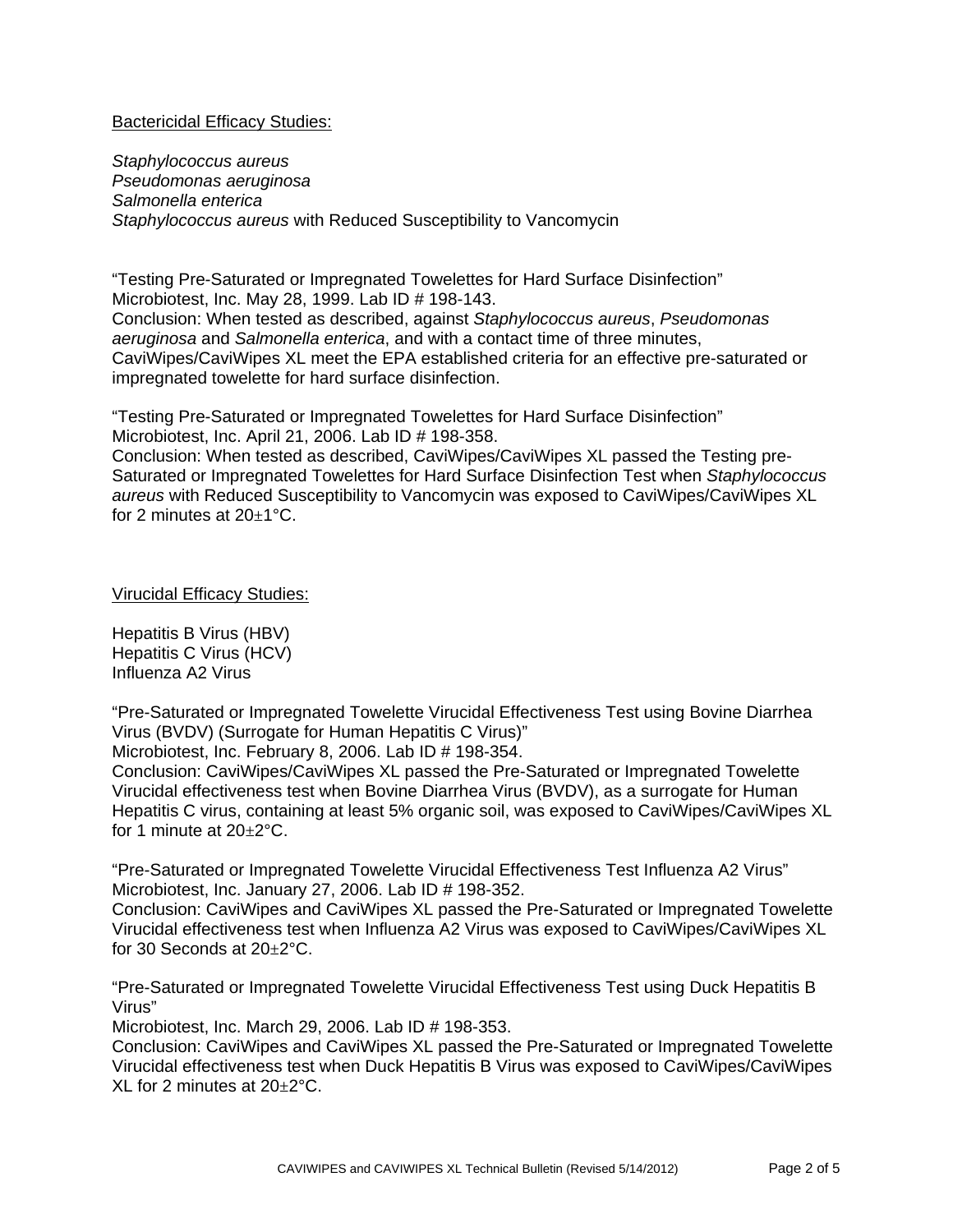## **The following Bactericidal, Fungicidal, Virucidal and Toxicity studies were performed on CaviCide Surface Disinfectant/Decontaminant Cleaner. Due to the similarity between CaviWipes, CaviWipes XL and CaviCide, the results of these studies are bridged to support the CaviWipes/CaviWipes XL product claims.**

### Bactericidal Efficacy

*Trichophyton mentagrophytes*  Methicillin Resistant *Staphylococcus aureus* (MRSA) Vancomycin Resistant *Enterococcus faecalis* (VRE)

"Fungicidal Activity of CaviCide in a Stainless Steel Cylinder Use-Dilution Test and in Suspension"

MicroChem Laboratory. January 24, 1994. Lab ID# 931230-1; 940104-1; 940106-1; 940110-2; 940112-4; 940114-2.

Conclusion: CaviCide killed *Trichophyton mentagrophytes* in suspension within 30 seconds at 20±1°C. CaviCide also killed these fungi on stainless steel surfaces within 1 minute at 20±1°C.

"CaviCide versus Methicillin Resistant *Staphylococcus aureus* (MRSA) in the AOAC Germicidal Spray Products Test"

MicroChem Laboratory. April 19, 1995. Lab ID# 950406-1.

Conclusion: Two lots of CaviCide diluted to the minimum manufacturing concentrations of Isopropanol and Hyamine 1622 passed the AOAC Germicidal Spray Products Test against MRSA in 2 minutes at 20±1°C.

"CaviCide versus Vancomycin Resistant *Enterococcus faecalis* (VRE) in the AOAC Germicidal Spray Products Test"

MicroChem Laboratory. April 19, 1995. Lab ID# 950406-1.

Conclusion: Two lots of CaviCide diluted to the minimum manufacturing concentrations of Isopropanol and Hyamine 1622 passed the AOAC Germicidal Spray Products Test against VRE in 2 minutes at 20±1°C.

### Virucidal Studies

*Herpes Simplex Virus Type 1 Herpes Simplex Virus Type 2 Human Immunodeficiency Virus (HIV-1)* 

"CaviCide v. Herpes Simplex Virus Type 1" (Liquid) Gibraltar Biological Laboratories, Inc. July 31, 1984. Lab ID# 279-161-1056. Conclusion: CaviCide inactivated Herpes Simplex Virus Type 1 at 30 seconds.

"CaviCide v. Herpes Simplex Virus Type 2" (Liquid) Gibraltar Biological Laboratories, Inc. July 31, 1984. Lab ID# 276-161-1044. Conclusion: CaviCide inactivated Herpes Simplex Virus Type 2 at 30 seconds.

"Virucidal Efficacy of CaviCide Against the Human Immunodeficiency Virus (HIV-1)" Southern Research Institute. July 14, 1992. Lab ID# 0051. Conclusion: CaviCide demonstrated virucidal activity against HIV-1 in a CPE assay with MT-2 cells during a 2 minute exposure period.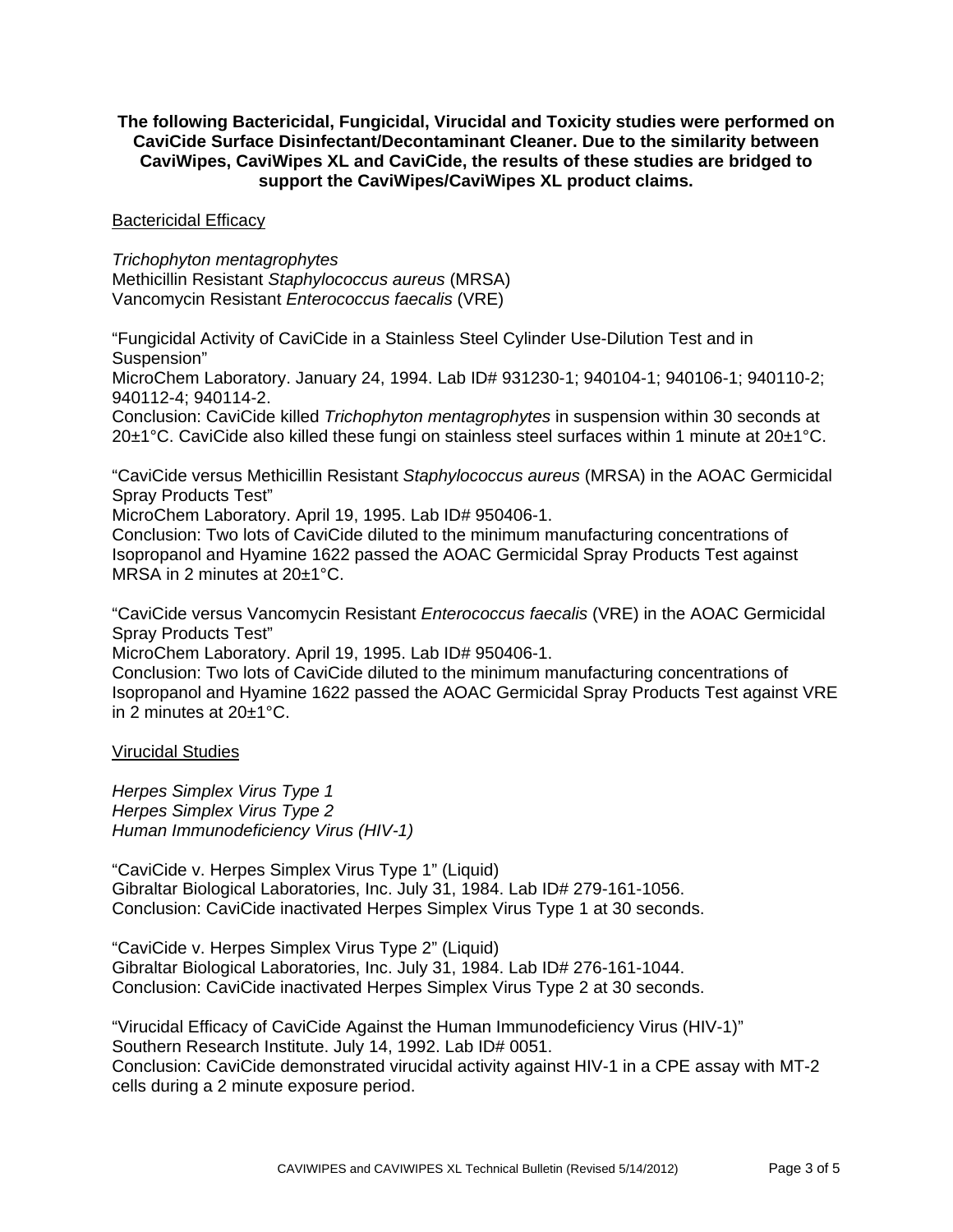#### Toxicity Studies

*Oral Toxicity Inhalation Toxicity Dermal Toxicity/Irritation/Sensitization Ocular Irritation* 

"Acute Oral Toxicity Study of CaviCide in Sprague-Dawley Rats" American Standards Biosciences Corporation. May 23, 1986. Lab ID# 86-367. Conclusion: CaviCide was tested for potential acute oral toxicity in accordance with the procedure outlined in the Pesticide Assessment Guidelines. No signs of toxicity were exhibited at any time during the 14-day observation period of this study. Based on the results obtained in this study, the acute oral toxicity LD<sub>50</sub> of CaviCide is greater than 5g/kg of body weight.

"Acute Inhalation Toxicity Limit Test: CaviCide"

Product Safety Labs. May 20, 1996. Lab ID# 4244.

Conclusion: An Acute Inhalation Toxicity Test was conducted with rats to determine the potential for CaviCide to produce toxicity via the inhalation route at an exposure level of 2.0 mg/L. Based on the results of this study, the single exposure Acute Inhalation LC<sub>50</sub> of the test substance is greater than 2.08 mg/L.

"Acute Dermal Toxicity Study of CaviCide on New Zealand Albino Rabbits" American Standards Biosciences Corporation. June 6, 1986. Lab ID# 86-368. Conclusion: CaviCide was tested to evaluate the potential dermal toxicity on New Zealand Rabbits. The animals did not exhibit any signs of toxicity during the 14-day observation period. Skin reactions did not reveal any erythema, eschar or edema. Based on the results obtained in this study, the LD<sub>50</sub> is greater than 2.0 g/kg of body weight.

### "Primary Dermal Irritation in Rabbits: CaviCide"

American Standards Biosciences Corporation. September 18, 1986. Lab ID# 86-591. Conclusion: CaviCide was tested for potential dermal irritation in accordance with the procedure outlined in the Pesticide Assessment Guidelines. CaviCide exhibited no erythema, no edema and no eschar at 1, 24, 48 and 72 hour intervals during the observation period. Based on the results obtained in this study, CaviCide is not considered an irritant.

#### "Dermal Sensitization Test: CaviCide"

Product Safety Labs. May 20, 1996. Lab ID# 4243.

Conclusion: A dermal sensitization test was conducted with guinea pigs to determine the potential for CaviCide to produce sensitization after repeated topical applications. Based on the results of this study, CaviCide is not considered to be a contact sensitizer.

#### "Primary Eye Mucosa Irritation in Rabbits: CaviCide"

American Standards Biosciences Corporation. September 25, 1986. Lab ID# 86-590. Conclusion: New Zealand Albino Rabbits weighing between 2.0-3.0 kg were employed to evaluate the potential irritant effects of CaviCide on the eye mucosa. Based on the criteria outlined in Grades for Ocular Lesions: Pesticide Assessment Guidelines, CaviCide exhibited positive effects that were reversible.